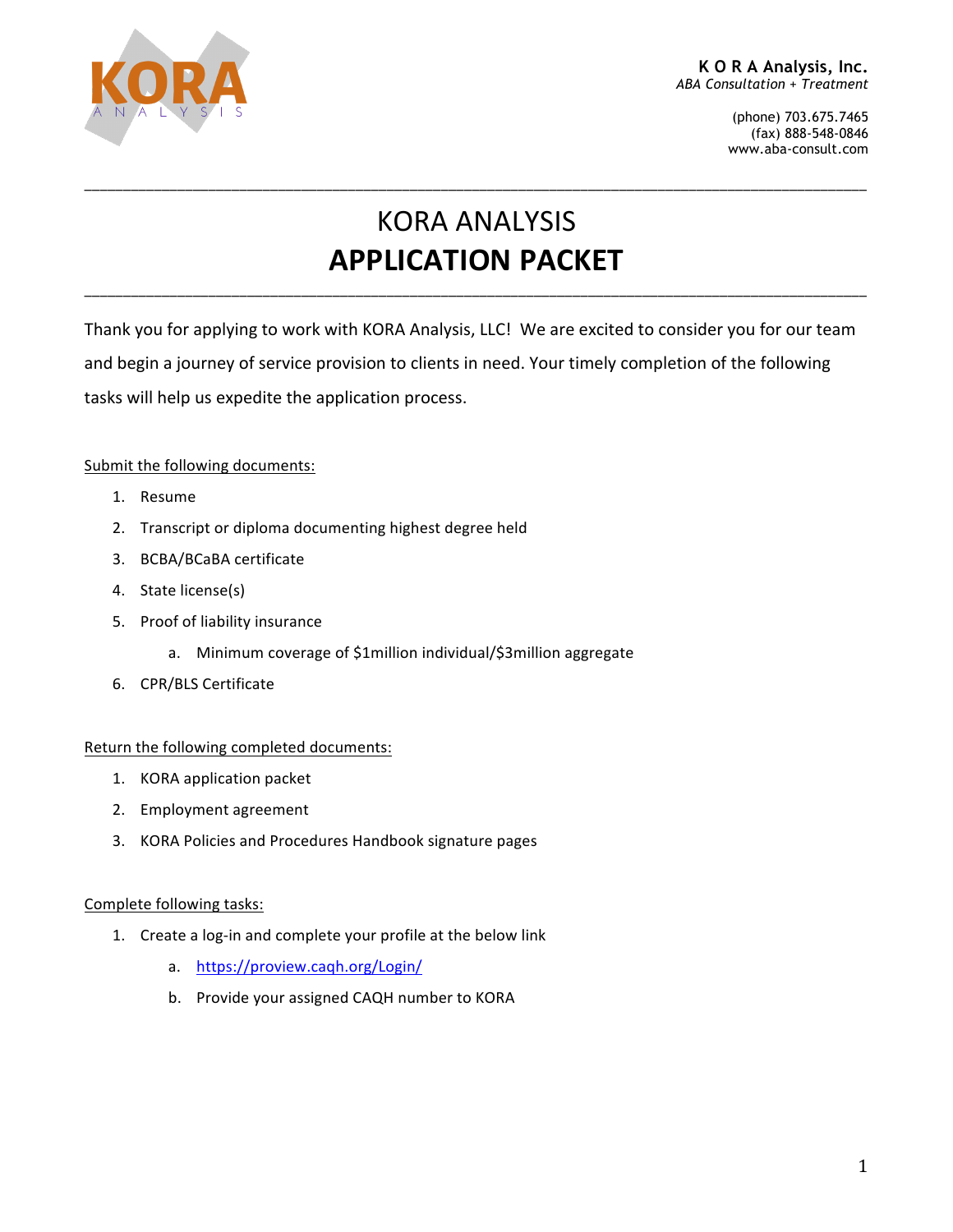

(phone) 703.675.7465<br>(fax) 888-548-0846 www.aba-consult.com

## **BEHAVIOR ANALYST APPLICATION**

| <b>Personal Information</b>         |                                                                                                                       |     |    |  |
|-------------------------------------|-----------------------------------------------------------------------------------------------------------------------|-----|----|--|
|                                     |                                                                                                                       |     |    |  |
| Address:                            |                                                                                                                       |     |    |  |
|                                     | <u> 1989 - Johann Harry Harry Harry Harry Harry Harry Harry Harry Harry Harry Harry Harry Harry Harry Harry Harry</u> |     |    |  |
|                                     |                                                                                                                       |     |    |  |
|                                     |                                                                                                                       |     |    |  |
| Are you a US citizen? YES<br>NO.    | If no, are you authorized to work in the US?                                                                          | YES | NO |  |
|                                     |                                                                                                                       |     |    |  |
| <b>Availability</b>                 |                                                                                                                       |     |    |  |
|                                     |                                                                                                                       |     |    |  |
| Monday:                             |                                                                                                                       |     |    |  |
| Tuesday:                            |                                                                                                                       |     |    |  |
|                                     |                                                                                                                       |     |    |  |
| Wednesday:                          |                                                                                                                       |     |    |  |
| Thursday:                           | <u> 1989 - Johann Stoff, amerikansk politiker (d. 1989)</u>                                                           |     |    |  |
| Friday:                             |                                                                                                                       |     |    |  |
| Saturday:                           |                                                                                                                       |     |    |  |
| Are you a BACB-approved Supervisor? | Yes  <br>No                                                                                                           |     |    |  |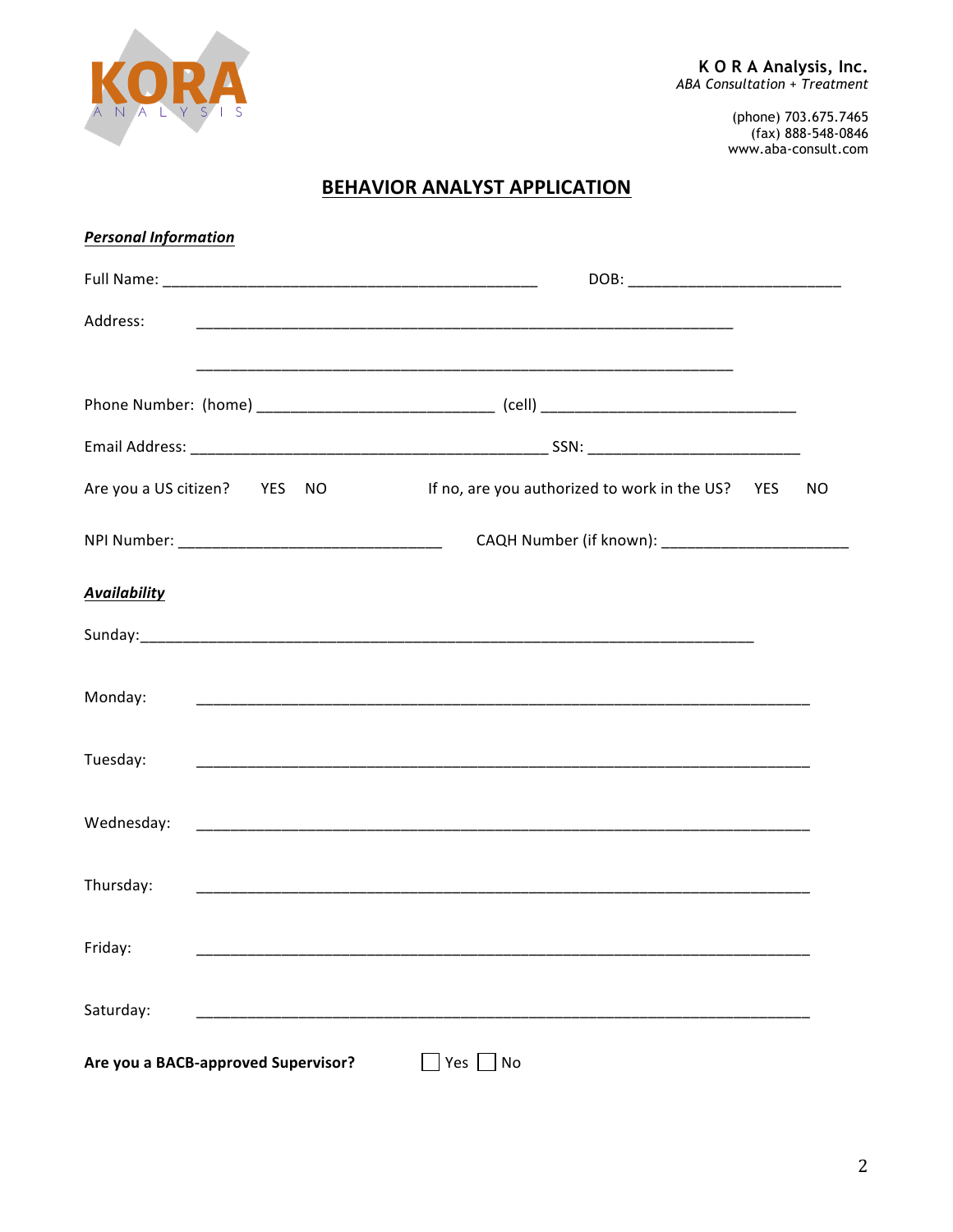| Are you interested in providing BACB supervised experience hours?                                                                                                                                                              |                              | KORA Analysis, Inc.<br>ABA Consultation + Treatment<br>(phone) 703.675.7465<br>(fax) 888-548-0846<br>www.aba-consult.com<br>Yes $\Box$ No $\Box$ Not currently but in |
|--------------------------------------------------------------------------------------------------------------------------------------------------------------------------------------------------------------------------------|------------------------------|-----------------------------------------------------------------------------------------------------------------------------------------------------------------------|
| the near future                                                                                                                                                                                                                |                              |                                                                                                                                                                       |
|                                                                                                                                                                                                                                |                              |                                                                                                                                                                       |
| <b>Education</b>                                                                                                                                                                                                               |                              |                                                                                                                                                                       |
| Undergraduate:                                                                                                                                                                                                                 |                              |                                                                                                                                                                       |
| School: Experience of the state of the state of the state of the state of the state of the state of the state of the state of the state of the state of the state of the state of the state of the state of the state of the s |                              |                                                                                                                                                                       |
|                                                                                                                                                                                                                                | Year: ______________________ |                                                                                                                                                                       |
| Graduate:                                                                                                                                                                                                                      |                              |                                                                                                                                                                       |
| Degree:   Graduated   Enrolled                                                                                                                                                                                                 |                              |                                                                                                                                                                       |
|                                                                                                                                                                                                                                |                              |                                                                                                                                                                       |
|                                                                                                                                                                                                                                | Year: _____________________  |                                                                                                                                                                       |
| <b>Endorsements</b>                                                                                                                                                                                                            |                              |                                                                                                                                                                       |
| <b>BCBA</b><br><b>BCaBA</b><br>VA LBA                                                                                                                                                                                          | <b>MD LBA</b>                |                                                                                                                                                                       |
| <b>Experience</b>                                                                                                                                                                                                              |                              |                                                                                                                                                                       |
| Work Positions held in the field of behavior analysis:                                                                                                                                                                         |                              |                                                                                                                                                                       |
|                                                                                                                                                                                                                                |                              |                                                                                                                                                                       |
|                                                                                                                                                                                                                                |                              |                                                                                                                                                                       |
|                                                                                                                                                                                                                                |                              |                                                                                                                                                                       |
|                                                                                                                                                                                                                                |                              |                                                                                                                                                                       |
|                                                                                                                                                                                                                                |                              |                                                                                                                                                                       |
|                                                                                                                                                                                                                                |                              |                                                                                                                                                                       |
|                                                                                                                                                                                                                                |                              |                                                                                                                                                                       |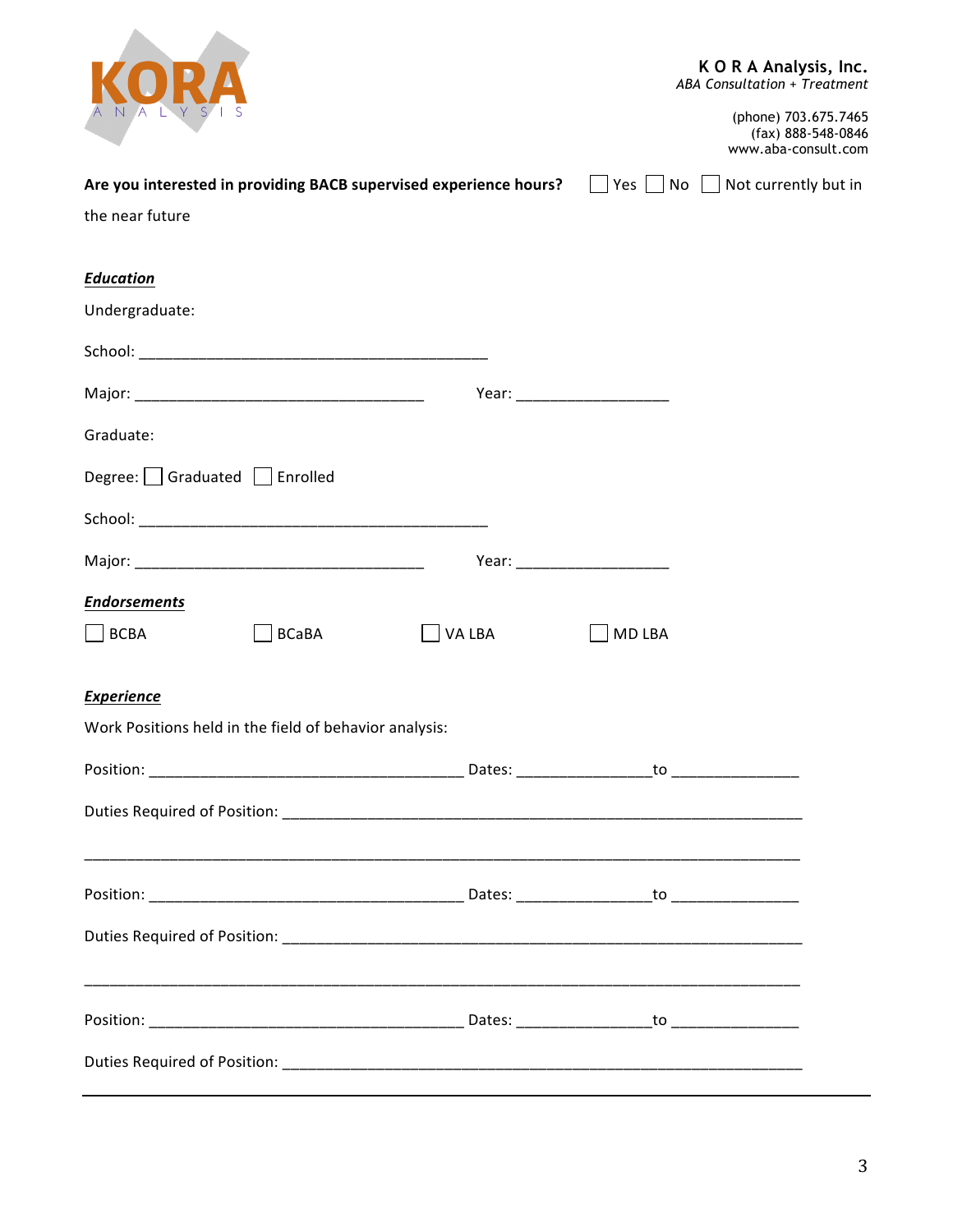

(phone) 703.675.7465 (fax) 888-548-0846 www.aba-consult.com

# **Authorization for Direct Deposit**

| account(s) indicated below and, if necessary, to adjust or reverse a deposit for any payroll entry made to my         |  |  |  |
|-----------------------------------------------------------------------------------------------------------------------|--|--|--|
| account in error. This authorization will remain in effect until I cancel it in writing and in such time as to afford |  |  |  |
|                                                                                                                       |  |  |  |
|                                                                                                                       |  |  |  |
|                                                                                                                       |  |  |  |
| Bank account number: __________________________________Checking ____ Savings ___                                      |  |  |  |
|                                                                                                                       |  |  |  |
| Amount: *\$ __________________________ or entire paycheck: ___                                                        |  |  |  |
| *Balance of pay to:                                                                                                   |  |  |  |
| __________ Manual (paper check)                                                                                       |  |  |  |
| _____________ Account described below                                                                                 |  |  |  |
| *Note: Split payments are not available for contractors.                                                              |  |  |  |
|                                                                                                                       |  |  |  |
|                                                                                                                       |  |  |  |
|                                                                                                                       |  |  |  |
| Important: Please attach a voided check for each bank account to which funds should be deposited.                     |  |  |  |
|                                                                                                                       |  |  |  |
|                                                                                                                       |  |  |  |

Date: \_\_\_\_\_\_\_\_\_\_\_\_\_\_\_\_\_\_\_\_\_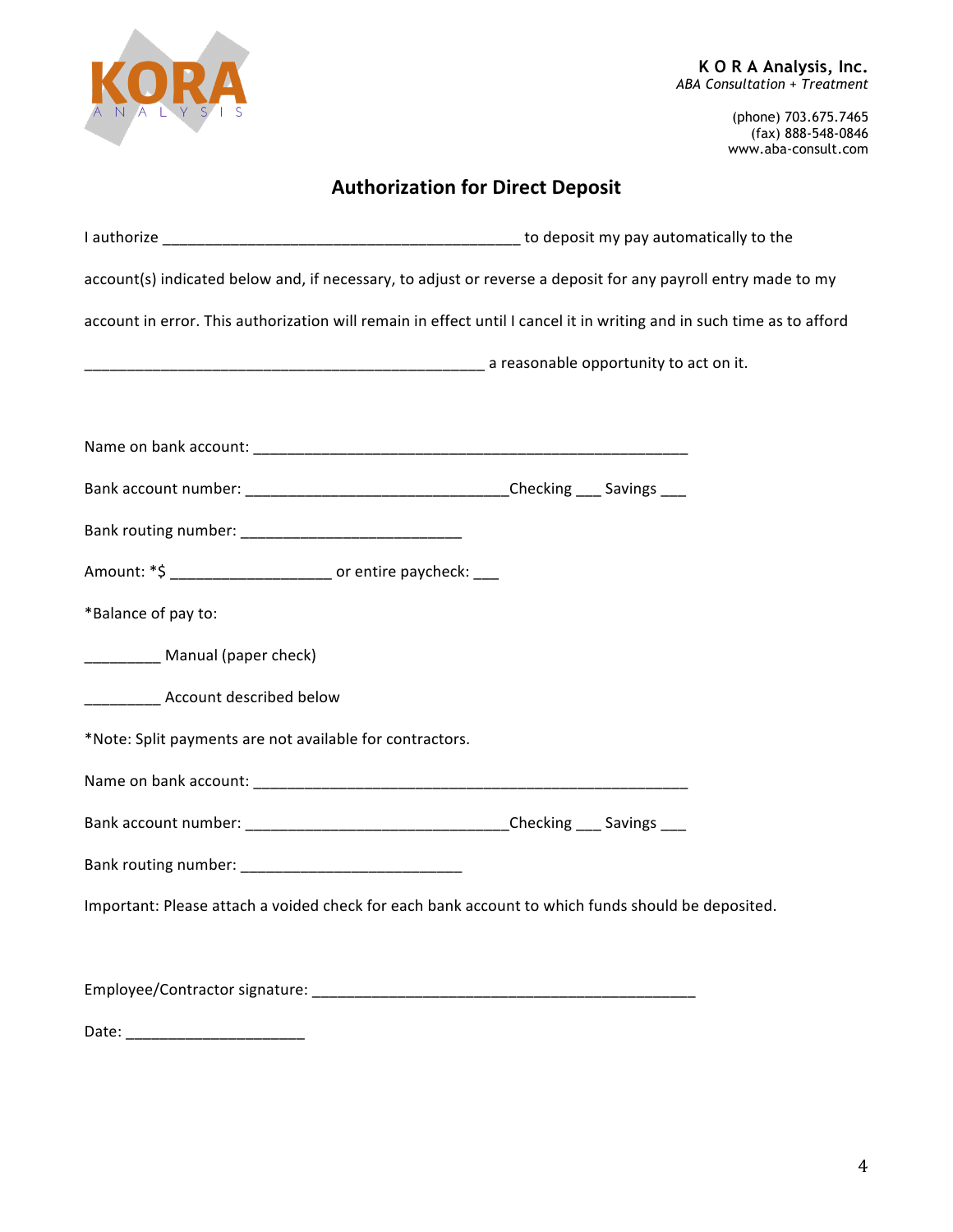

#### **K O R A Analysis, Inc.** *ABA Consultation + Treatment*

(phone) 703.675.7465 (fax) 888-548-0846 www.aba-consult.com

### **HIPAA Confidentiality Agreement**

Employees and partners of the practice will have access to confidential information, both written and oral, in the course of their employment and job responsibilities. It is imperative that this information is not disclosed to any unauthorized individuals to maintain the integrity of the patient information. An unauthorized individual would be any person that is not currently an employee of the practice and/or any information. Any other disclosures may only occur at the direction may only occur at the direction of the Privacy Office or by patient authorization.

I have read and understand the practice's policies with regards to privacy and Security of personal health information. I agree to maintain confidentiality of all information obtained in the course of my employment including, but not limited to, financial, technical, or propriety information of the organization and personal and sensitive information regarding patients, employees, and vendors. I understand that inappropriate disclosure or release of patient information is grounds for termination.

Signed: Date:

\_\_\_\_\_\_\_\_\_\_\_\_\_\_\_\_\_\_\_\_\_\_\_\_\_\_\_\_\_\_\_\_\_\_\_\_\_\_ \_\_\_\_\_\_\_\_\_\_\_\_\_\_\_\_\_\_\_\_\_\_\_\_\_\_\_\_\_\_\_

Print Name:

\_\_\_\_\_\_\_\_\_\_\_\_\_\_\_\_\_\_\_\_\_\_\_\_\_\_\_\_\_\_\_\_\_\_\_\_\_\_